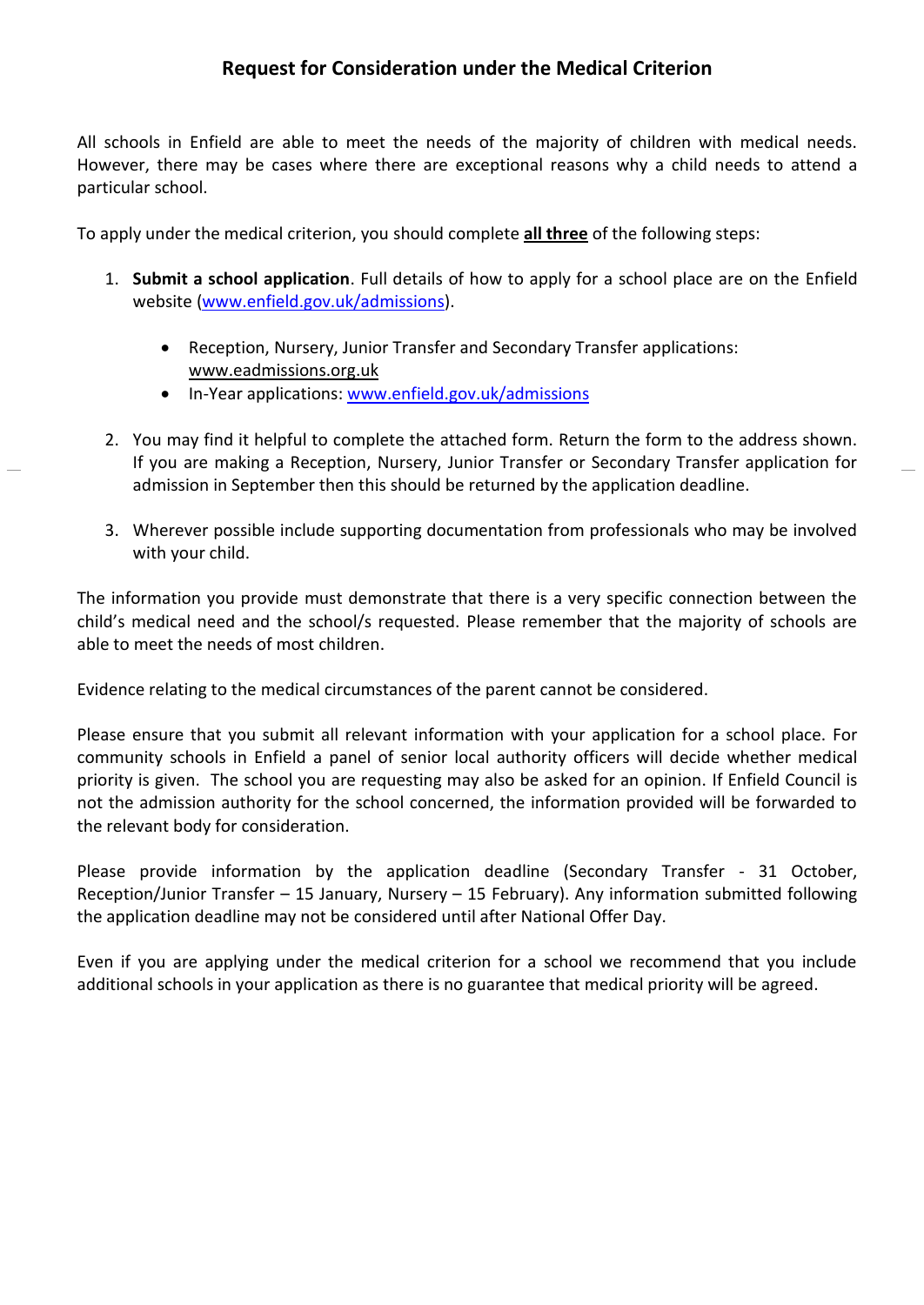

## **Request for Medical Priority**

Please complete this form if you are asking for consideration to be given to your child under the medical criterion.

Name of the school/s you are requesting medical priority for:

…………………………………………………………………………………………………………….………………

Please ensure you complete and submit an application for a school place as well as this form. Details of how to apply are here: [www.enfield.gov.uk/admissions](http://www.enfield.gov.uk/admissions)

| <b>Child's details (in BLOCK CAPITALS please)</b> |             |  |
|---------------------------------------------------|-------------|--|
| Surname:                                          | First name: |  |
|                                                   |             |  |
| Date of birth:                                    |             |  |
| Address:                                          |             |  |
| Post code:                                        |             |  |
| Current School/Pre School:                        |             |  |

| <b>Parent/Carer's details</b>                       |              |  |
|-----------------------------------------------------|--------------|--|
| Mr / Mrs / Ms / Miss / Dr / Other (please indicate) |              |  |
| Surname:                                            | First name:  |  |
|                                                     |              |  |
| Relationship to child:                              |              |  |
| Telephone number(s) Home:                           | Work/Mobile: |  |

| <b>Confirmation</b>                                                                                    |  |
|--------------------------------------------------------------------------------------------------------|--|
| I confirm that the information given on this form is true and accurate to the best of my<br>knowledge. |  |
|                                                                                                        |  |

Please attach your information and any supporting documents/letters to this sheet. Please list the documents provided:

Please return this form by **31 October 2021 (Secondary) or 15 January 2022 (Reception/Junior) 15 February 2022 (Nursery)** to:

**Enfield Schools Admission Service, D Block, Civic Centre, Silver Street, Enfield, EN1 3XA**